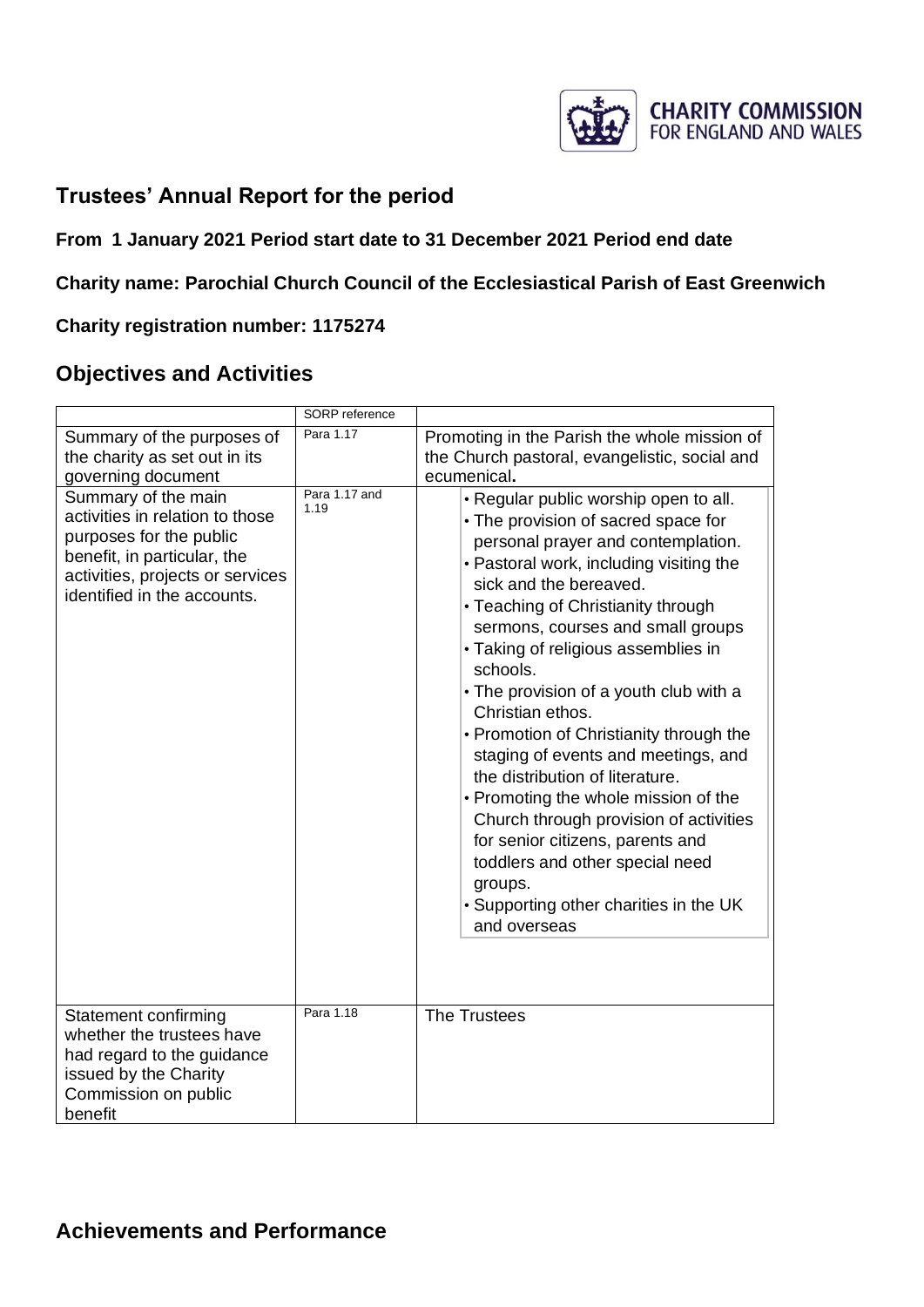|                                                                                                                                                                                                                      | SORP reference |                                                                                                                                                                                                                                                                                                                          |
|----------------------------------------------------------------------------------------------------------------------------------------------------------------------------------------------------------------------|----------------|--------------------------------------------------------------------------------------------------------------------------------------------------------------------------------------------------------------------------------------------------------------------------------------------------------------------------|
| Summary of the main<br>achievements of the charity,<br>identifying the difference the<br>charity's work has made to<br>the circumstances of its<br>beneficiaries and any wider<br>benefits to society as a<br>whole. | Para 1.20      | All 3 Churches' activities were severely<br>restricted by COVID and the attendant<br>restrictions on human activity. Both Christ<br>Church and St Georges continued to put out<br>online services on Sundays via Facebook<br>and YouTube and all 3 of our Churches<br>continued study and discipleship Groups<br>online. |

# **Financial Review**

| Review of the charity's<br>financial position at the end<br>of the period                 | Para 1.21 | The reserve in the Parish has grown                                                                                                                                                                 |
|-------------------------------------------------------------------------------------------|-----------|-----------------------------------------------------------------------------------------------------------------------------------------------------------------------------------------------------|
| Statement explaining the<br>policy for holding reserves<br>stating why they are held      | Para 1.22 | Reserves Policy requires reserves of 3<br>months bills covering the whole Parish are<br>held within the Churches. The reserves held<br>considerable exceed this.                                    |
| Amount of reserves held                                                                   | Para 1.22 | £240K                                                                                                                                                                                               |
| Reasons for holding zero<br>reserves                                                      | Para 1.22 |                                                                                                                                                                                                     |
| Details of fund materially in<br>deficit                                                  | Para 1.24 | St George's Church needs significant repairs<br>over the next 10 years. There is not<br>sufficient money held to do this work. Sub<br>committees continue to look at options for<br>achieving this. |
| Explanation of any<br>uncertainties about the<br>charity continuing as a going<br>concern | Para 1.23 |                                                                                                                                                                                                     |

# **Structure, Governance and Management**

| Description of charity's<br>trusts:                                                                                                                                                         |           | The Charity is governed by its PCC<br>(Parochial Church Council)                                                                                                                                 |
|---------------------------------------------------------------------------------------------------------------------------------------------------------------------------------------------|-----------|--------------------------------------------------------------------------------------------------------------------------------------------------------------------------------------------------|
| Type of governing document<br>(trust deed, royal charter)                                                                                                                                   | Para 1.25 | The Parochial Church Council (Powers)<br>Measures 1956 as amended and the Church<br>Representation<br>Rules (contained in Schedule 3 to the<br>Synodical Government Measures 1969 as<br>amended) |
| How is the charity<br>constituted?<br>(e.g unincorporated<br>association, CIO)                                                                                                              | Para 1.25 | Unincorporated association                                                                                                                                                                       |
| Trustee selection methods<br>including details of any<br>constitutional provisions e.g.<br>election to post or name of<br>any person or body entitled<br>to appoint one or more<br>trustees | Para 1.25 | Trustees are elected by the Members of the<br>Parish. They serve for 3 years and<br>vacancies are filled annually at the APCM<br>meeting                                                         |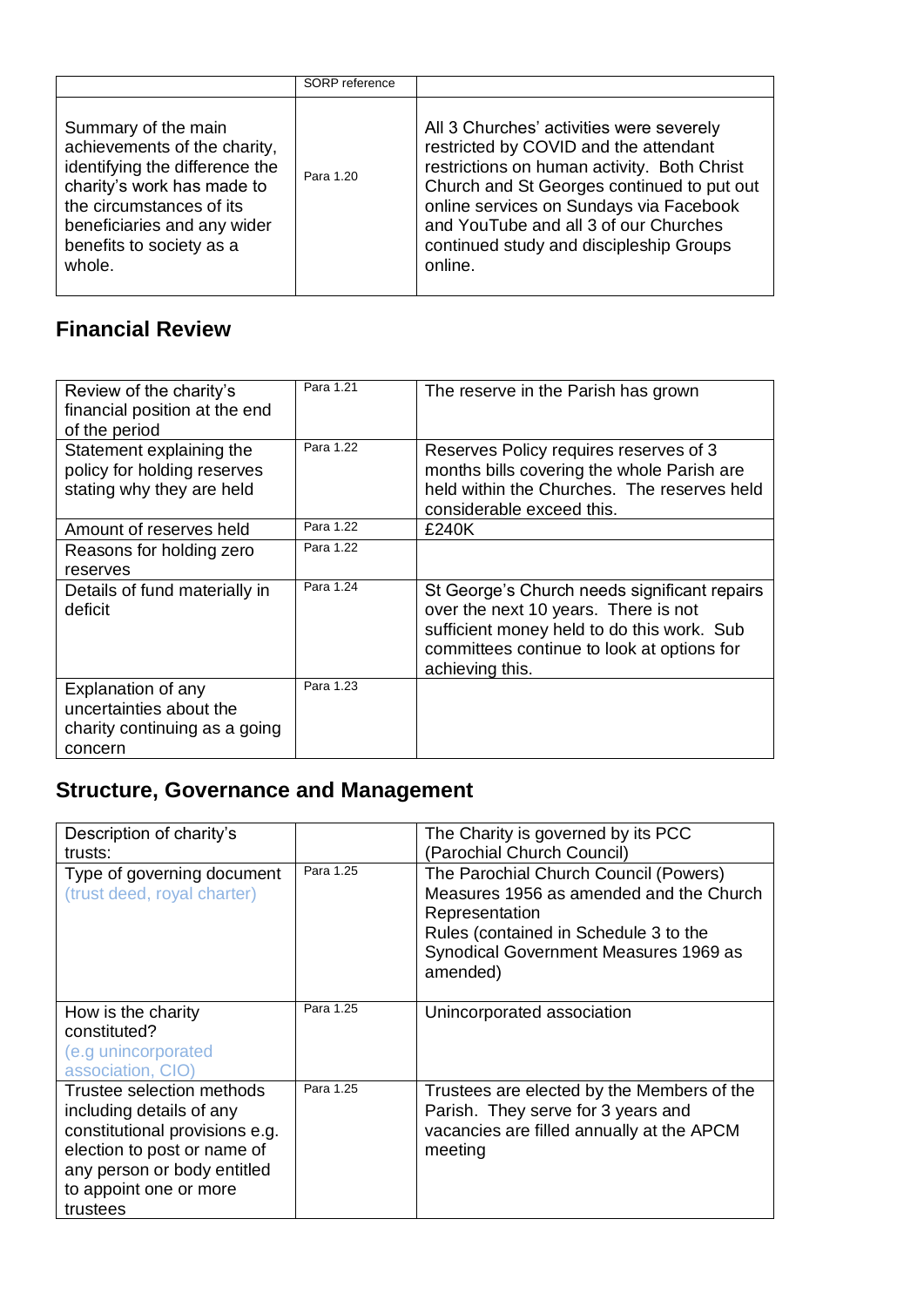# **Reference and Administrative details**

| Charity name                | <b>Parochial Church Council of the Ecclesiastical</b>                             |
|-----------------------------|-----------------------------------------------------------------------------------|
|                             | <b>Parish of East Greenwich</b>                                                   |
| Other name the charity uses | Parish of E Greenwich                                                             |
| Registered charity number   | 1175274                                                                           |
| Charity's principal address | Parish of E Greenwich<br>C/ The Forum<br><b>Trafalgar Road</b><br><b>SE10 9EQ</b> |
|                             |                                                                                   |

# **Names of the charity trustees who manage the charity**

|                         | <b>Trustee name</b>                      | Office (if any)         | Dates acted if not for whole<br>vear | Name of person (or body) entitled<br>to appoint trustee (if any) |
|-------------------------|------------------------------------------|-------------------------|--------------------------------------|------------------------------------------------------------------|
| $\overline{\mathbf{1}}$ | <b>Rev Margaret Cave</b>                 | Chair                   |                                      | Ex officio                                                       |
| $\overline{\mathbf{2}}$ | <b>Rev John Philpot</b><br><b>Howard</b> | <b>Assistant Priest</b> |                                      | Ex officio                                                       |
| $\overline{\mathbf{3}}$ | <b>Jane Petrie</b>                       | <b>Team Vicar</b>       |                                      | Ex officio                                                       |
| $\overline{\mathbf{4}}$ | <b>Dominic Hubbuck</b>                   | Priest                  |                                      | Ex offcio                                                        |
| $\overline{\mathbf{5}}$ | Laura Faturoti                           | <b>Team Vicar</b>       |                                      | Ex Officio                                                       |
| $6\overline{6}$         | <b>Esther Whittlesea</b><br><b>Read</b>  | Reader                  | $Jan - Nov 21$                       | Ex officio                                                       |
| $\overline{\mathbf{7}}$ | <b>Tim Cave</b>                          | Reader/Deanery          |                                      | Ex officio                                                       |
| $\overline{\mathbf{8}}$ | <b>Julie Mason</b>                       | Reader                  |                                      | Ex officio                                                       |
| $\overline{9}$          | <b>Sussan Ibiama</b>                     |                         |                                      |                                                                  |
| 10                      | <b>David Thomson</b>                     |                         |                                      | <b>PCC</b>                                                       |
| 11                      | <b>Janet Clipsham</b>                    | Churchwarden            |                                      |                                                                  |
| 12                      | <b>Helen Frith</b>                       | Churchwarden            |                                      |                                                                  |
| 13                      | <b>Gav Desir</b>                         |                         | To April 21                          | <b>PCC</b>                                                       |
| 14                      | <b>Kerry Mehmi</b>                       |                         | To April 21                          | <b>PCC</b>                                                       |
| 15                      | Folarin Akinbami                         |                         | To April 21                          | <b>PCC</b>                                                       |
| 16                      | <b>Patrick Kekula</b>                    |                         |                                      | <b>PCC</b>                                                       |
| 17                      | <b>Tracey Milsom</b>                     |                         |                                      | <b>PCC</b>                                                       |
| 18                      | <b>Michael Crawford</b>                  | Churchwarden            |                                      |                                                                  |
| 19                      | <b>Judith Eastaugh</b>                   | Deanery/Treasurer       |                                      | <b>PCC</b>                                                       |
| 20                      | <b>Pansy Graham</b>                      | Deanery                 | To April 21                          |                                                                  |
| 21                      | Olaitan Kupoluyi                         |                         |                                      | <b>PCC</b>                                                       |
| 22                      | Tendai Ndanga                            |                         |                                      | <b>PCC</b>                                                       |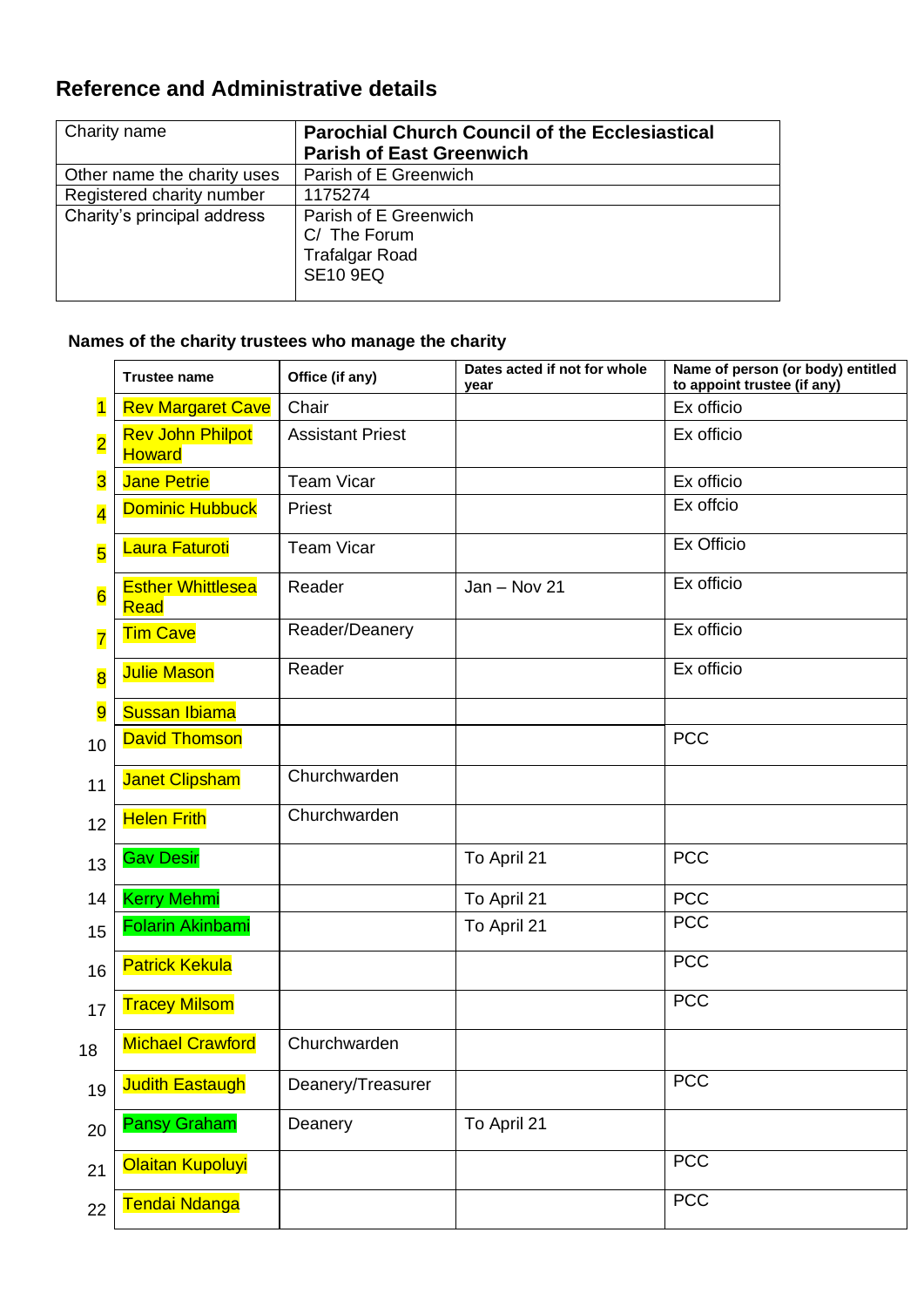| 23 | <b>Courtney Plank</b> |              | <b>PCC</b> |
|----|-----------------------|--------------|------------|
| 24 | <b>Sydney Smith</b>   | Deanery      |            |
| 25 | <b>Ruth Ohlsen</b>    | Churchwarden | <b>PCC</b> |
| 26 | <b>Grace Emmett</b>   |              |            |
| 27 | Amanda<br>McGillivray |              |            |
| 28 | Ben Hagos             |              |            |
| 29 | Paul Rogers           |              |            |
| 30 | Jo Lewins             |              |            |
| 31 | Alex Homfray          |              |            |
| 32 | Pam Zigomo            |              |            |

Name of trustees holding title to property belonging to the charity

| <b>Trustee name</b> | Dates acted if not for whole year |  |
|---------------------|-----------------------------------|--|
| N/A                 |                                   |  |
|                     |                                   |  |
|                     |                                   |  |

## **Funds held as custodian trustees on behalf of others**

| Description of the assets<br>held in this capacity | <b>NONE</b> |
|----------------------------------------------------|-------------|
|                                                    |             |

#### **TREASURER'S REPORT 2021**

2021 saw our Churches' incomes restored to pre – COVID levels and both Christ Church and St George's were able to return surpluses well ahead of budget largely due to depressed spending as a result of the Lockdowns and other restrictions on activities that were in place throughout large parts of the year.

Our reserves held steady although there was significant planned expenditure on the Balcony Project at Christ Church, this was offset by bringing the Prayer Space reserves into the Consolidated Accounts for the first time. In line with our Policy to hold reserves at the Church level, the reserve held at the Parish also decreased in 2021 as it was used to pay for its activities and this will continue in 2022. The reserve at St George's increased in line with its objective of saving to partially fund a redevelopment. Overall reserves are strong and the Parish is in a good place to face the changing world it operates in.

## **REPORTS FROM THE CHURCHES OF THE PARISH**

#### **Christ Church 2021**

2021 has been a year in which we have gratefully and gradually emerged from lockdown. We have seen a lot of changes and, again, it has been a very different year in the life of Christ Church.

We had hoped to start the year on a very positive note by resuming weekly midweek Holy Communion services in the church, however renewed restrictions imposed for Lockdown 3 in early January meant that this was not possible, and all regular Sunday worship services remained online although we were able to broadcast some services live from the church and be open for funerals. Our Holy Week and Easter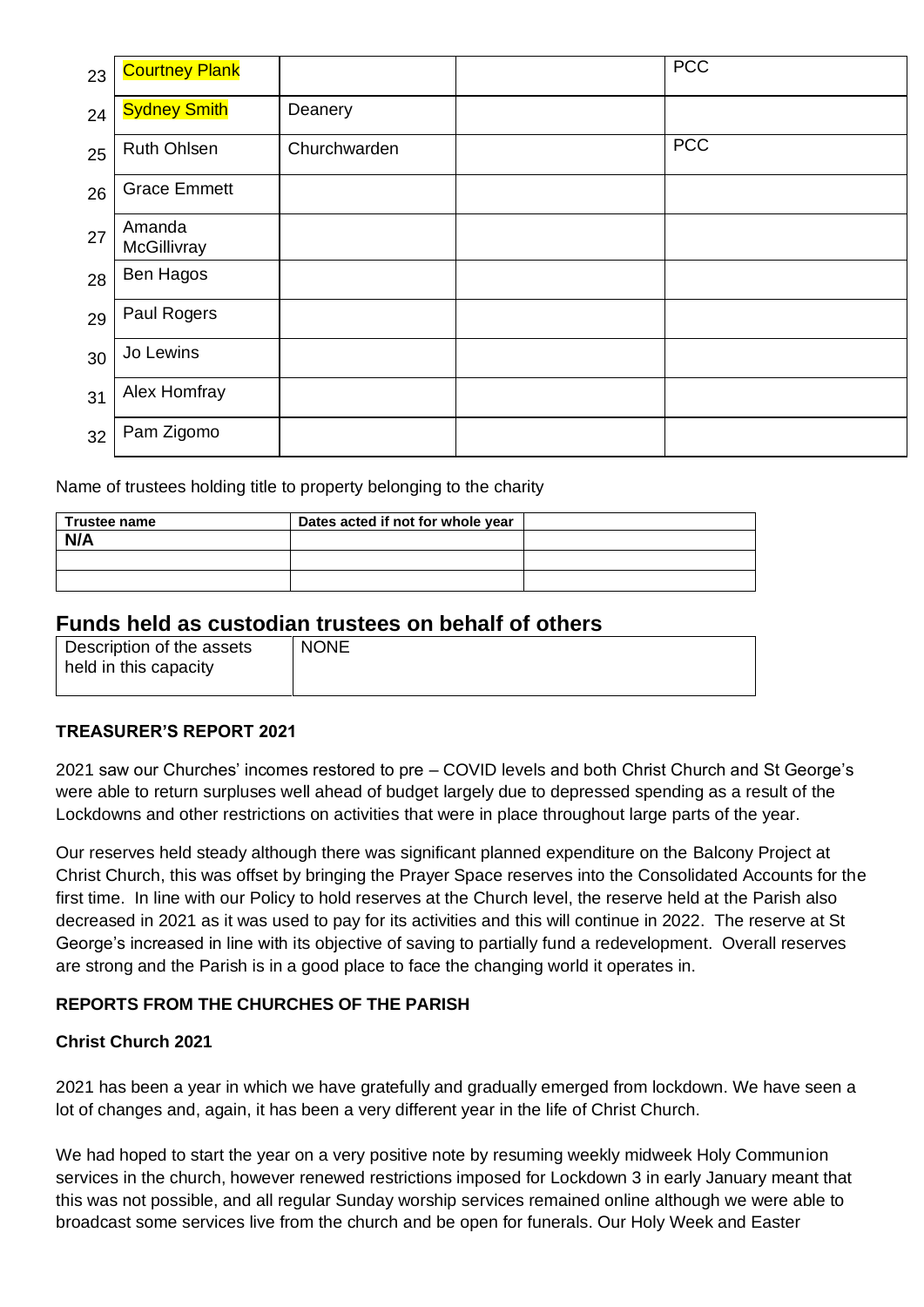services were all online in 2021. We also hosted after church "coffee mornings" on Zoom once a month after church, and our "Sunday at Six" evening provision continued, with short talks on Zoom followed by reflection and discussion, and occasional Social events such as quizzes, and a virtual prayer room and vigil as part of the 'Thy Kingdom Come'.

During this time, we gradually began "coming out" of lockdown and started more live activities such as a parish prayer walk, some Sunday evening worship, talks in church and midweek Holy Communion. Once restrictions were further lifted, we resumed our regular Sunday morning services in church at the end of June although we made the decision to continue to stream them live on Facebook and YouTube. Our inperson attendance has fluctuated and has not yet reverted to pre lockdown numbers. However, it does continue to grow, and has been partially offset by some new members joining us and the steady and considerable numbers who continue to attend online.

Overall, the church community has continued to thrive through live and online services, Children & Young People's work and Connect groups, which have resumed in-person, but often in "hybrid" format as online attendance has proved more convenient for some attendees.

We are delighted that the balcony refurbishment project was completed in early June in time for our Sunday worship to start again in the church and this has been a welcome addition to allowing more light into the building, as well as providing more seating and space for people to "spread out" or sit in comfort on the sofas during services.

We held a special 'back to church' Sunday service in September focussing on Climate Sunday joined by Bishop Christopher who blessed the balcony, preached and presided. The service was followed by an outdoor celebration for all in the church garden, compete with Jamaican street food and festive drinks.

A special baptism and confirmation service was held in November, presided over by Bishop Karowei, with infants, young people and adults all being confirmed and baptised together. Our commitment to inclusion and racial justice continues, with two special services held for Black History month in the autumn.

Early in the year, Megan Husband joined as our parish administrator with a particular focus on Christ Church. She has made an enormous contribution to the life of Christ Church.

#### *Visibility*

Christ Church has continued to focus on high level visibility both during lockdown and beyond through regular website updates and being active on social media - Twitter, Facebook and Instagram. In particular, the website 'Covid-19' page, which was set up in the first week of lockdown, together with social media and A Church Near You has been regularly updated as restrictions have changed. There has also been a focus on regular contact with all the members of the church family through a number of hard copy mailings as well as electronic 'Mailchimp' messages.

We were fortunate that Marathon Sunday was rescheduled for October, and as part of the event we held a tea and coffee stall outside the church where we offered free drinks to passers-by and spectators; while our regular steel band set up outside the church and provided live music to add to the festive atmosphere. Our Jamaican street food and juice stalls also participated. Church members wore Christ Church T-shirts as an effective way of maintaining visibility safely at an outdoor event. Our parish wide Carols Singing in the East Greenwich Pleasaunce went ahead in 2021, as did the usual celebratory Christmas events such as Carols by Candlelight and the Christmas journey.

#### *Growing Our Spiritual Lives Together*

As government restrictions on meeting in indoor spaces continued, Connect Groups continued mainly to meet via Zoom to Connect with God and connect with one another. Although we were online, we managed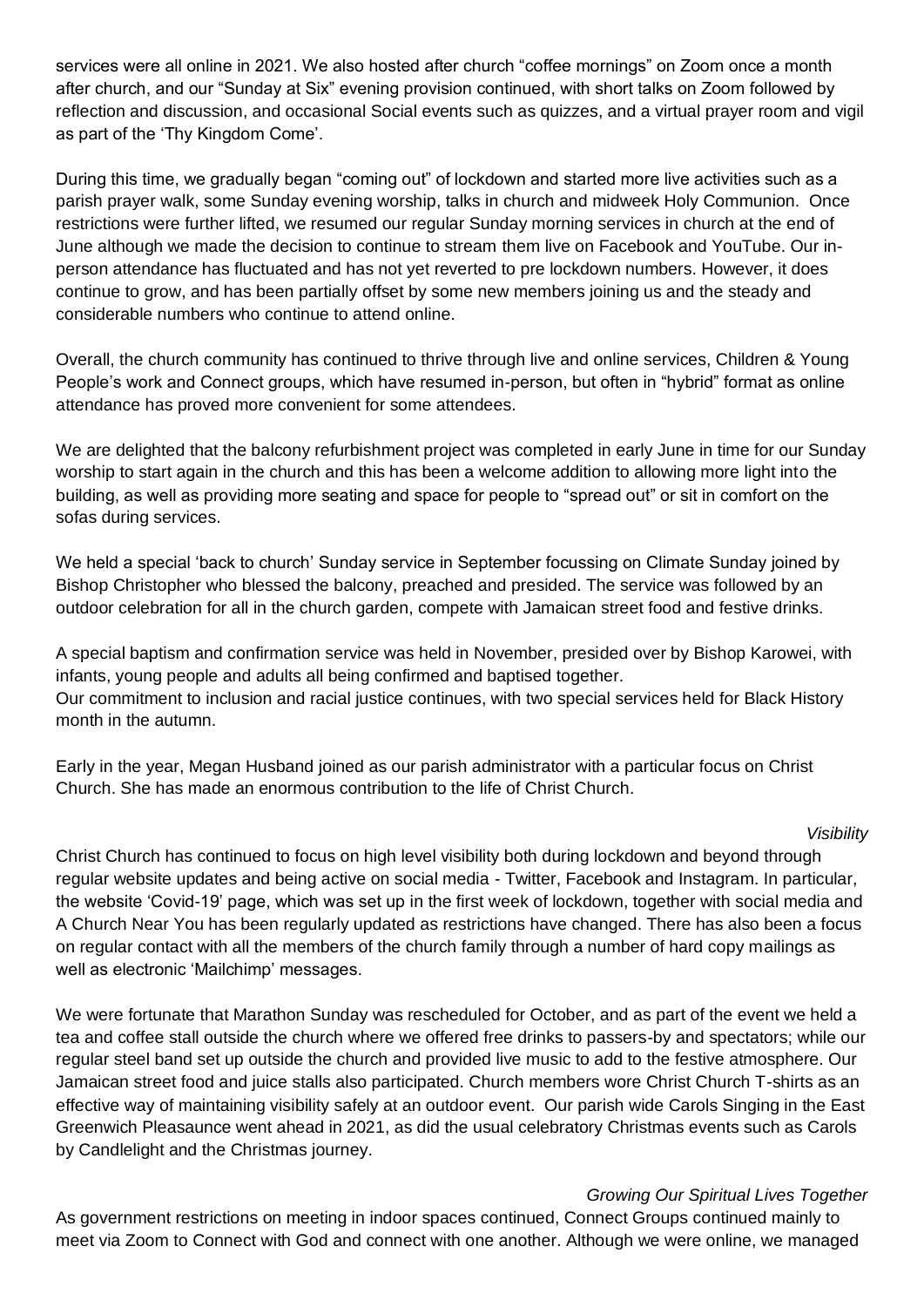to continue and thrive, with some groups adding new members. The hard copy mailings in 2021 had a particular focus on encouraging everyone to remain connected during lockdown and to encourage people in prayer, and activity, such as the mailing of packets of mustard seeds to everyone during our "parables" themed worship series. The worship band led by Jim has continued its amazing job of providing worship videos for our online services which have been really appreciated by everyone in the church family while we were still operating under restrictions. However, it was fantastic to be able to sing again in church from the autumn.

*Children and Young People* 

Children and Young People's work has continued throughout 2021 whether online or in person.

The Huddle started meeting again regularly on Friday nights in the Church in the autumn after trying various different formats over late 2020 and early 2021.

Sunday CYP work continued in three different groups on Zoom once a fortnight: Sparrows, Junior Church and Sunday Huddle. Then it started again in person once we were back in church in the summer thanks to Pam Zigomo leading Sunday Huddle, Sue Hall and Bev Irving Junior Church and Cath Hubbuck leading Sparrows.

We are delighted that Christ Church has seen continued biological growth and that we have welcomed a number of new babies to our church family during lockdown.

Working with our deanery colleagues and led by Revd Dom, we held the Christmas Journey for schools in 2021 which was a wonderful way of re connecting with our schools and local community at Christmas.

## *Loving Service to the Community*

The East Greenwich Legal Advice Clinic has remained busy in lockdown via telephone and online consultations and started operating again in real life in the autumn. The level of demand remains high, and we are fortunate to have help from volunteers from inside and outside the church community with Tim Cave as clinic coordinator. EGLAC successfully applied to become a Charitable Incorporated Organisation in the autumn of 2021 but will continue to operate from the Christ Church building.

Christ Church has continued to host the 'East Greenwich' welcome centre for the Greenwich Food Bank with venue coordinator, Stephen Wallace as foodbanks were exempt from lockdown. Sonia Egure has now joined the team as our Christ Church link person.

The Greenwich Winter Night Shelter has undergone a transformation in provision, with a dedicated premise identified and refurbished in Eltham – this space will open in early 2022 and will replace the rotating venue model with involved Christ Church hosting homeless guests on Monday nights.

#### *Care for Creation*

Christ Church received the Eco Church Silver Award in November 2019, and we are continuing our commitment to Care for creation, with the intention of maintaining our Silver Award, and appointing a Care for Creation "Champion" to spearhead the drive for a Gold Award. During and since lockdowns, we have continued to work hard to make our church garden a haven of peace for people and wildlife.

*Margaret Cave, Vicar and Team Rector Ruth Ohlsen, Michael Crawford, Churchwardens*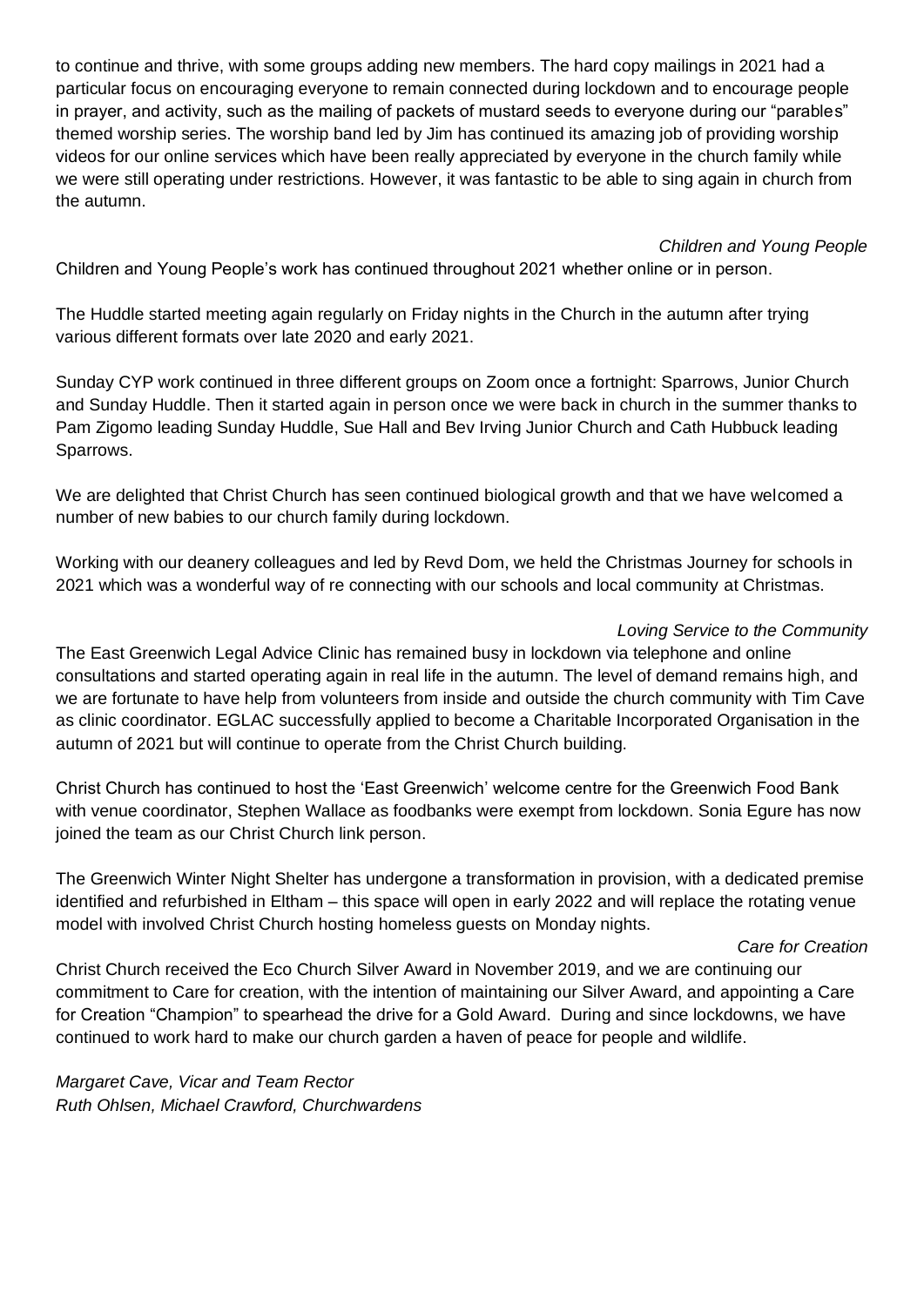#### **St George's 2021**

We started the year in lockdown again but with renewed hope that there was a vaccine which would help us all to overcome Covid. Life was very different this year as we were in an interregnum. Our church services were on zoom and facebook, meetings were on zoom. We still managed to keep in touch with everyone either by phone calls, zoom coffee chats after morning service and we sent out two special greeting cards to everyone the first included a small cross and the second a dove. During this time we had a great deal of support from the parish with the Rev. Barbara Moss taking two services per month and continuing with bible studies on zoom, Rev John Philpott-Howard continued to lead Sceptics Group on the first Sunday evening of the month via zoom. Rev Margaret Cave worked tirelessly to ensure that St George's was allocated a part time stipend, thank-you.

Throughout Lent, lentern reflections were held on zoom but behind the scenes plans were being made to reopen St George's in line with government recommendations and it was with great joy that we held our first service on Good Friday when the church was open for reflections with our Easter Sunday service at 9.30am as we continued our online service at 11am thanks to Paul and Tracey. We continued with the two services each Sunday until on 27th June we moved the in person service to a new time of 10.30am and stopped our online service. We continued to observe socially distancing and masks were worn, but singing was reintroduced.

During this period we began to advertise our vacant position and on 10th July interviews were held for the vacancy. We were very pleased to learn that Rev Laura Faturoti had been successful and had accepted the position and it was with great delight that we were able to welcome Laura and her family on the 14th September at her licensing service. Welcome Laura, Ebun, Lucas, Elli and Levi.

It is with sadness that we have to report that two of our long term members have died, Ron Turner who's funeral was held on the 23rd June and Audley Johnson who's funeral took place on the 1st August.

Changes have taken place with our Junior Church, many thanks to Tracey for taking over the lead and many thanks to Julie for all the work that she has done in the past. The Junior Church now follow "Godly Play" which is very child centred asking questions such as "I wonder what …." etc. We are working alongside Christ Church in this endeavour and are grateful to Sue Hall who has provided support and training for St George's as well as a very informative study evening for the DCC. This is proving very popular with our younger members of our church.

Tentative plans were being made for Christmas services but with the rise of Covid numbers due to the Omnicran variant we were unsure what we would be possible. Our outreach programme continued with us leading Carol singing outside of the Royal Standard pub. In the end, we were able to hold a carol service in Church, somewhat different than was planned with less singing and we were not able to have our choir leading the singing but even with these changes the services were joyous and full of love and hope for this Christmas and future services.

Lots of people have worked tirelessly within the church during these very difficult times and we are very grateful for all their inputs especially the DCC and PCC.

Many thanks to you all who have helped to make this very difficult year successful.

*Helen Frith and Janet Clipsham - Church Wardens*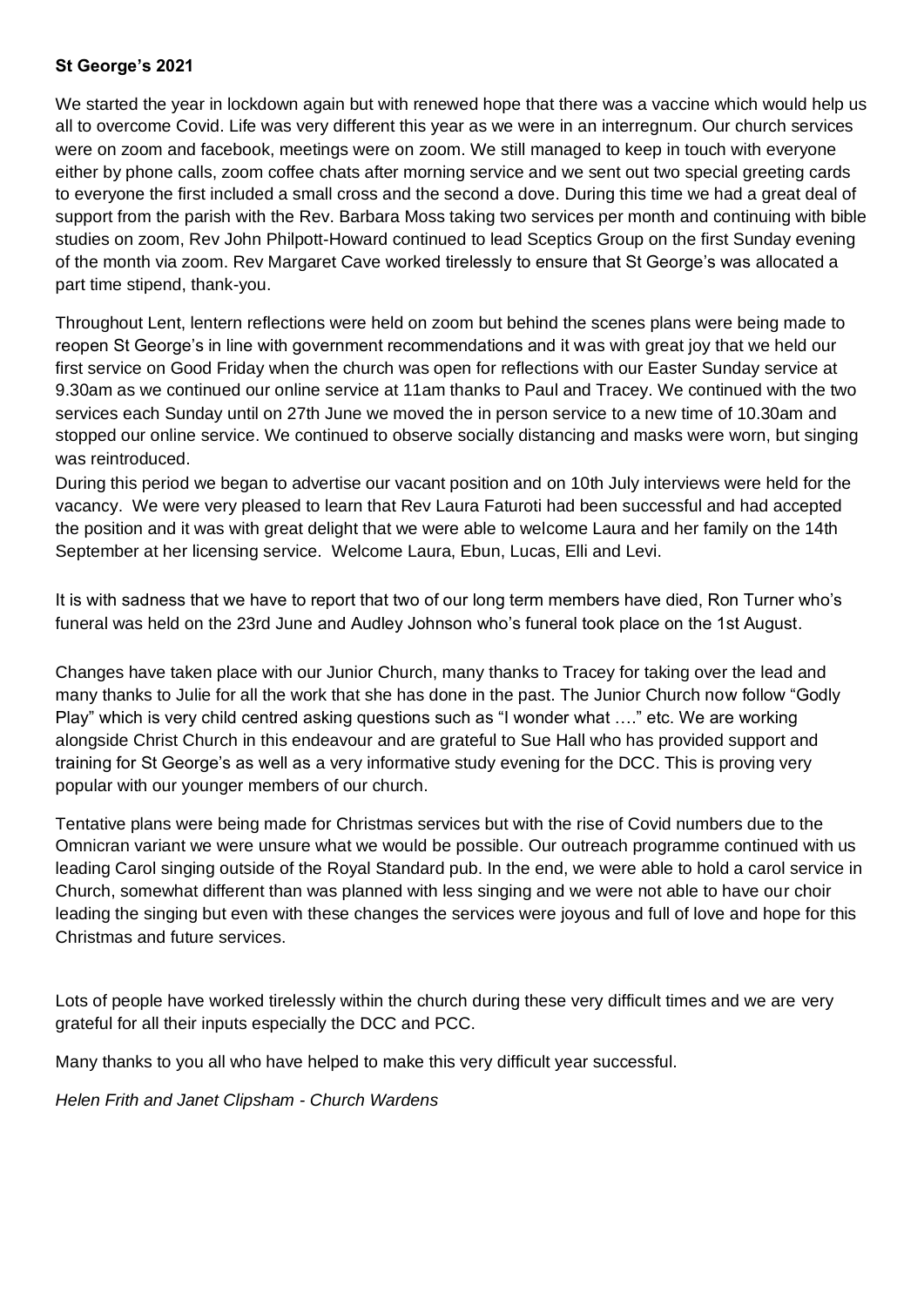## **Holy Trinity 2021**

2021 at Holy Trinity was, as for the other churches in the Parish, a strange year, but one in which we took significant steps forward. Most notably, we established worship services in North Greenwich; initially from June with a monthly family-friendly service (as part of a pattern running also once a month at Christ Church) and a monthly service aimed more squarely at adults, the latter of which spent the summer and autumn thinking about the theme of 'Blessing'. We have been fortunate to be able to hold these services in the chapel at St Mary Magdalene School, which is a fantastic and very versatile space, and have established a small but dedicated community, which we seek to grow in 2022.

At the beginning of Advent we then took the step of starting to hold worship services on a weekly basis, including a special Christmas edition of our family-friendly services, featuring different scenes from the Christmas story, children and adults in fancy-dress, lantern-making, and the outdoor classroom at the school doubling as the stable, complete with real-life Mary and (four-month-old) baby Jesus.

We continued our weekly pattern of a Wednesday midweek gathering, which has been a place of encouragement and growth, spending the autumn looking at the book of Acts and increasing in prayer and fellowship. We've also been able to continue meeting for morning prayer at the Prayer Space on Thursday mornings. At the Prayer Space, bookings have increased as Covid has receded - and we also ran a successful interfaith gathering in October attended by a good number of local faith leaders, as well as key members of Greenwich Council, including the Leader and Deputy Leader of the Council. We hope to build on this work in 2022.

I have continued to be involved at St Mary Magdalene School, taking collective worship in both primary and secondary, and also being involved in Friday afternoon sessions exploring 'big questions' about Christianity with year eight classes. I also made a couple of visits to Millennium Primary School via Zoom and in person, talking about Christian festivals and the Christian understanding of peace.

We ran a successful Easter trail for local families in conjunction with developer Knight Dragon, which involved them spelling out words via letters hidden on the Peninsula, in exchange for Easter eggs, and at the same time also took up a collection of money which we used to make Easter food parcels for local vulnerable school families.

My thanks go to all who've been involved in Holy Trinity in many different ways - and a special thank you to Louise Knight for her continued work as Treasurer.

*Revd Jane Petrie, Ordained Minister for Greenwich Peninsula*

## **PCC REPORTs**

#### **Safeguarding**

Our church services in the parish largely remained online for the first six months of 2021 and our activities remained curtailed.

Since being back in church for services, children & young people's groups and other activities from summer 2021, we have been preparing regular risk assessments using the Church of England template. As restrictions have changed and Church of England guidance has been amended, we have had to update risk assessments for regular and one-off activities.

Later in 2021, we resumed our parish safeguarding team meetings with the three post holders and the two parish safeguarding officers. This has led to us starting an audit of our parish safeguarding procedures which will continue into 2022. This process will include an audit of our procedures for DBS checks, safeguarding training, registration forms and the keeping of registers as well as areas such as first aid training and food hygiene certificates.

The Revd Laura Faturoti, team vicar at St George's, will be taking on the lead clergy safeguarding role in the parish from January 2022.

*Revd Margaret Cave, Team Rector.*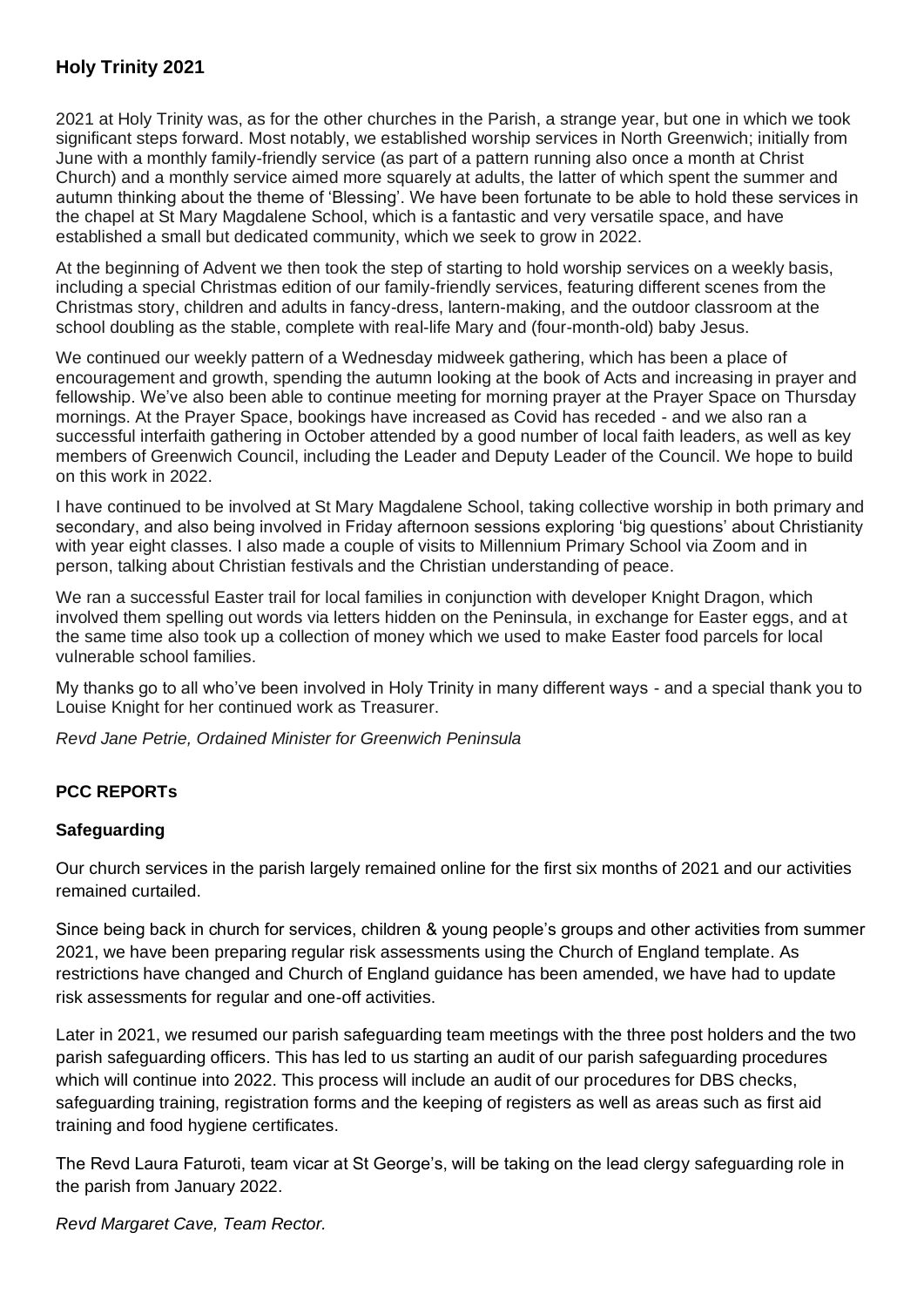## **Deanery Synod/Forum Report 2021**

Deanery Forum Started the year with a Zoom meeting in which we were assisted by Jay Colwill to form a Mission Action Plan, we identified 6 Mission:

- Deanery Organisation
- Local Development/ Parish Resources
- Eco Deanery
- Deanery Schools
- Social Justice
- Funerals

At our May meeting (still by zoom) we discussed a plan for setting up a Greenwich CAP. The plan was presented by Jamie Ginns and Leanne Rivett.

Our November meeting was in person and we had an inspiring review of the many social Justice Projects run through or in our Deanery. It was good for us to see how much is going on to reveal the many synergies between the projects.

- Foodbank
- GWNS
- CAP
- EGLAC
- ECO Church
- Safe Families

•

*Judith Eastaugh Deanery Rep*

## **MAP REPORT 2021**

2021 has been all about the future and getting back into Church reimagining Church and our projects whilst living with COVD and its aftermath. There have been many discussion of what Church should look like and how it should change and indeed in what ways it should stay the same. We have also revisited our project and mission actions. Inclusion and Diversity were the topics for the Away Day discussion and the Inclusion Team now report at our PCC meetings. We revisited all of our CYP projects in our November meeting and agreed some changes including seeking to appoint a part time Youth Worker to the Parish.

*Judith Eastaugh - Secretary*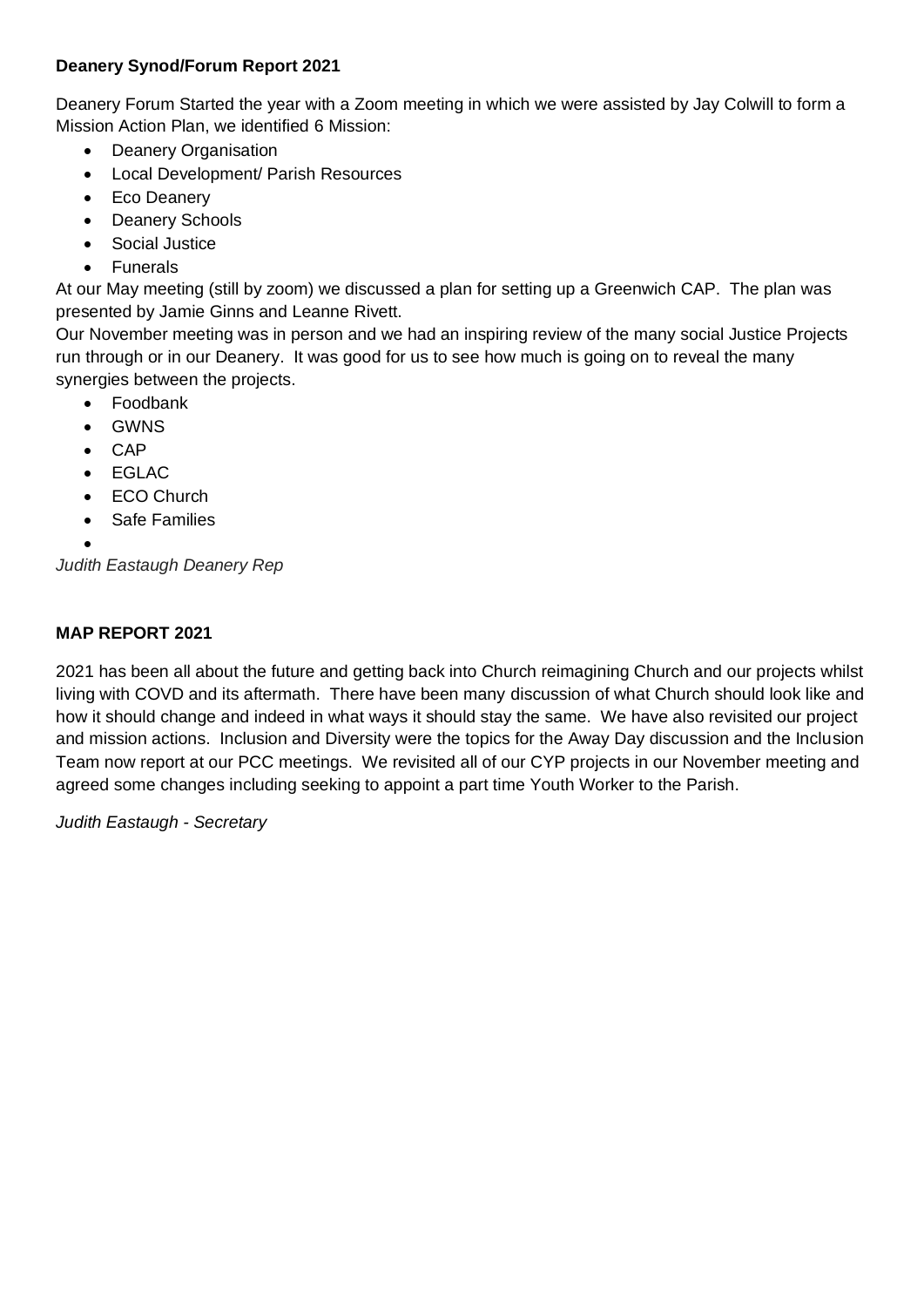| <b>Parish Of East Greenwich</b>                       |                  |                                                          |                         |                        |                   |            |                        |              |
|-------------------------------------------------------|------------------|----------------------------------------------------------|-------------------------|------------------------|-------------------|------------|------------------------|--------------|
|                                                       |                  | Statement Of Assets & Liabilities as at 31 December 2021 |                         |                        |                   |            |                        |              |
| <b>Assets</b>                                         |                  |                                                          | <b>Christ</b><br>Church | Holy<br><b>Trinity</b> | St George's       | Parish     | Prayer<br><b>Space</b> | <b>Total</b> |
|                                                       |                  |                                                          | £                       | £                      | £                 | £          | £                      | £            |
| Bank -                                                | Current accounts |                                                          | 57,519.95               | 11,664.00              | 84,835.03         | 25,842.42  | 16,305.53              | 196,166.93   |
| Bank - Deposit accounts                               |                  |                                                          |                         |                        | 10,034.30         |            |                        | 10,034.30    |
| Deposits held by SDBE                                 |                  |                                                          | 19,334.50               |                        |                   | 13,049.30  |                        | 32,383.80    |
| Amount due                                            |                  |                                                          | 4.02                    |                        | 0.00              | 1,801.00   | (1,801.00)             | 4.02         |
| <b>Total assets</b>                                   |                  |                                                          | 76,858.47               | 11,664.00              | 94,869.33         | 40.692.72  | 14,504.53              | 238,589.05   |
|                                                       |                  |                                                          | <b>Christ</b>           | Holy                   |                   |            | Prayer                 |              |
| Liabilities                                           |                  |                                                          | <b>Church</b>           | <b>Trinity</b>         | <b>St Georges</b> | Parish     | <b>Space</b>           | <b>Total</b> |
|                                                       |                  |                                                          | £                       | £                      | £                 | £          |                        | £            |
| Liability to beneficiaries of trusts/restricted funds |                  |                                                          | 19,334.50               |                        |                   | 13,049.30  |                        | 32,383.80    |
| Restricted funds held within overall cash and bank    |                  |                                                          | 5,068.55                |                        | 7,290.59          | 12,309.90  | 11,516.53              | 36,185.57    |
| Amounts owed                                          |                  |                                                          |                         |                        |                   |            |                        | 0.00         |
| <b>Total liabilities</b>                              |                  |                                                          | 24,403.05               | 0.00                   | 7,290.59          | 25,359.20  | 11,516.53              | 68,569.37    |
|                                                       |                  |                                                          |                         |                        |                   |            |                        | 0.00         |
| Surplus/Deficit                                       |                  |                                                          | 20,436.81               | 1,340.00               | 63,777.09         | (4,751.22) | 2,988.00               | 83,790.68    |
| General funds held                                    |                  |                                                          | 32,018.61               | 10,324.00              | 23,801.65         | 20,084.74  |                        | 86,229.00    |
|                                                       |                  |                                                          |                         |                        |                   |            |                        | 0.00         |
| <b>Total Liabilities and General Funds</b>            |                  |                                                          | 76,858.47               | 11,664.00              | 94,869.33         | 40,692.72  | 14,504.53              | 238,589.05   |

## **Examiner's Report**

#### **Independent examiner's report to the members of Parochial Church Council of the Parish of East Greenwich**

I report to the members on my examination of the accounts of the Parochial Church Council of East Greenwich Parish (PCC) for the year ended 31 December 2021.

#### **Respective responsibilities of trustees and examiner**

The members of the PCC are responsible for the preparation of the accounts. The charity's trustees consider that an audit is not required for this year under section 144 of the Charities Act 2011 (the Charities Act) and that an independent examination is needed.

It is my responsibility to:

- examine the accounts under section 145 of the Charities Act,
- to follow the procedures laid down in the general Directions given by the Charity Commission (under section 145(5)(b) of the Charities Act, and
- to state whether particular matters have come to my attention.

#### **Basis of independent examiner's statement**

I report in respect of my examination of the PCC's accounts carried out under section 145 of the 2011 Act and in carrying out my examination I have followed all the applicable Directions given by the Charity Commission under section 145(5)(b) of the Act.

An examination includes:

- A review of the accounting records kept by the PCC and a comparison of the accounts presented with those records.
- It also includes consideration of any unusual items or disclosures in the accounts, and seeking explanations from the trustees concerning any such matters.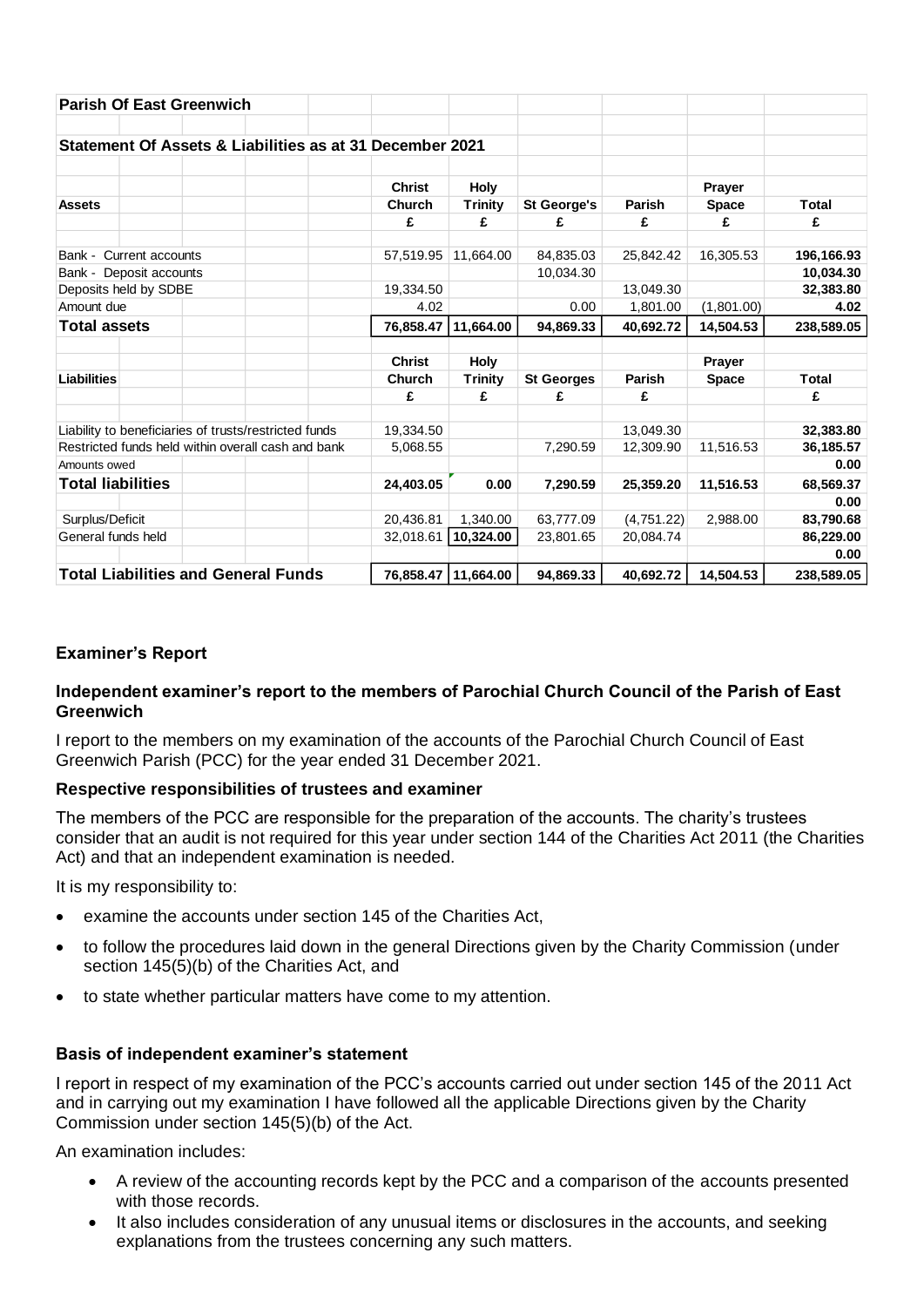• The procedures undertaken do not provide all the evidence that would be required in an audit, and consequently no opinion is given as to whether the accounts present a 'true and fair' view and the report is limited to those matters set out in the statement below.

#### **Independent examiner's statement**

In connection with my examination, no material matters have come to my attention which gives me cause to believe that in, any material respect:

- The accounting records were not kept in accordance with section 130 of the Charities Act; or
- The accounts did not accord with the accounting records; or
- The accounts did not comply with the applicable requirements concerning the form and content of accounts set out in the Charities (Accounts and Reports) Regulations 2008 other than any requirement that the accounts give a 'true and fair' view which is not a matter considered as part of an independent examination.

I have come across no other matters in connection with the examination to which attention should be drawn in this report in order to enable a proper understanding of the accounts to be reached.

I have not identified any areas for improvement in this year's examination.

Signed:<sup>[17]</sup> Adeola Boateng Name: Adeola Boateng CPFA Professional body: The Chartered Institute of Public Finance and Accountancy Membership number: 00105114

Address: 66 Caldy Road, Belvedere, DA17 6JS Date: 20<sup>th</sup> March 2022

## **Declarations**

 **The trustees declare that they have approved the trustees' report above.** 

 **Signed on behalf of the charity's trustees**